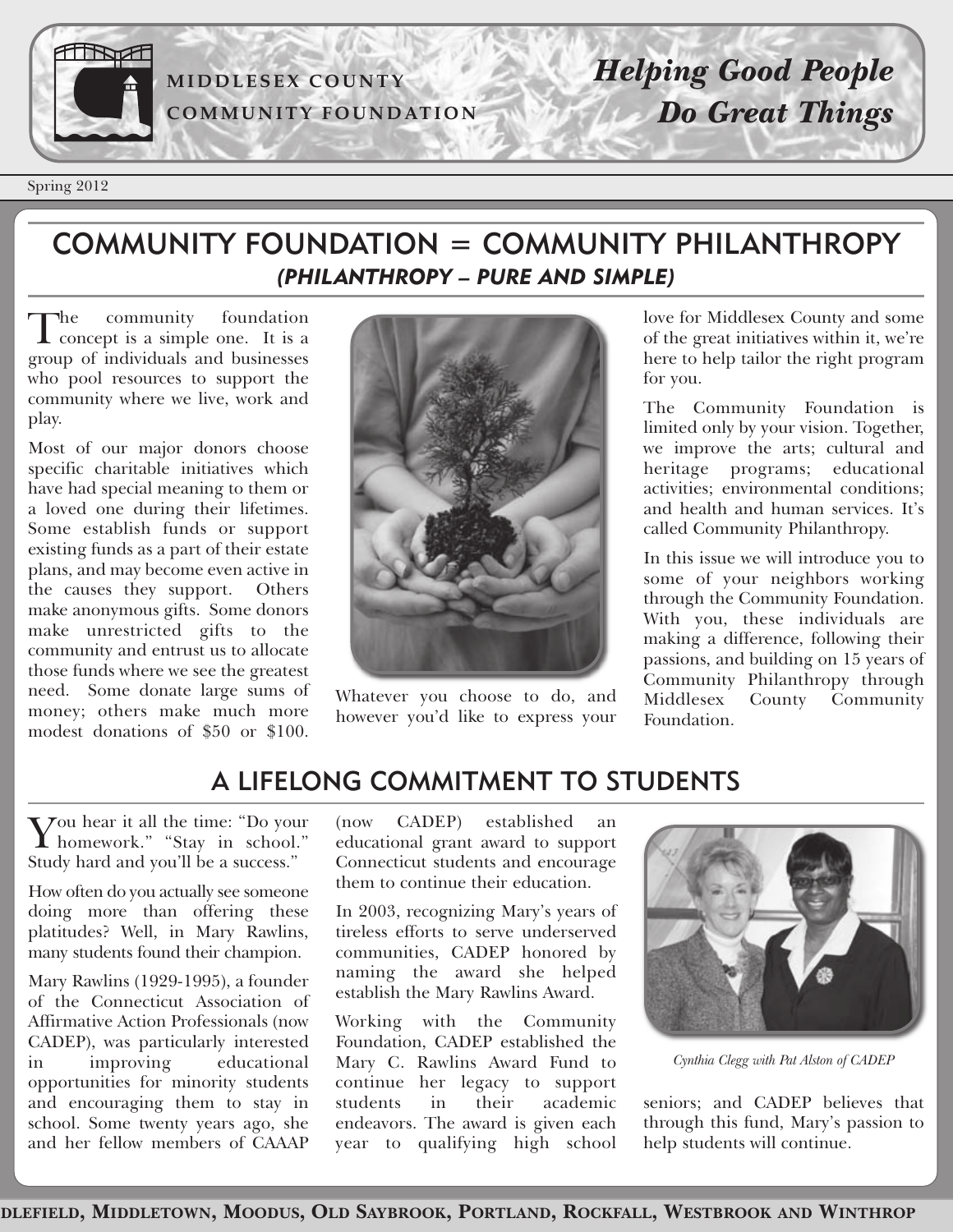# *The Circle is Complete*

The Community Foundation moved UP in February. No need to change our address, we are still in the same bank building, at the same address. We're now on the top floor of our building, and we welcome one and all to visit our new space.

This move is particularly heartwarming to Biff Shaw, first President, Founding Board member, first elected Board Chair, and Director Emeritus of the Community Foundation.

In 1997, when a group of committed business and communities leaders decided Middlesex County needed a Community Foundation, Biff, as President of Farmers & Mechanics Bank, worked to make that happen. Now, 15 years later, the Community Foundation he helped found, has moved to the floor where Biff once worked. His office, as bank President, is now Cynthia Clegg's office, as President & CEO of the Community Foundation.

The Circle is Complete.

# Applause Thunders Throughout Middlesex County

There are just some people who need no introduction at all. MCCF is honored to count some of them as friends, founders and heros. **Herb and Sherry Clark** and **Willard McRae** fall into these categories and more.

The Community Foundation joins with everyone in a resounding round of applause for Herb and Sherry Clark and Willard McRae, recently honored by the Middlesex United Way at its annual meeting. **Herb and Sherry** were given the United Way Tocqueville Society Philanthropy Award for inspiring philanthropy. **Willard** was honored with the Community Leadership Award for his leadership

> *Willard and Kathy McRae are all smiles with Herb and Sherry Clark*

in strengthening communities.

Thank you, Herb, Sherry, and Willard, for continuing to be leaders and Good People Doing Great Things.



## STORIES ABOUND – SIMPLE AND PROFOUND

Tell us YOUR story! We are celebrating 15 years of You – our donors, colleagues and friends – throughout the entire year for all the great things that – TOGETHER – we have made possible with and through MCCF.

We are telling stories of heart, of roots, of passion, of giving … Help us spread the word. Help us do even more *Good Things with Great People.*

Call, e-mail, write us a note and tell us who inspired you to become a philanthropist; what cause do you care most about; why do you give to and through the Community Foundation; and how has the Community Foundation helped your cause.

Don't miss a single story – sign up for our e-news, too. You can join our mailing list on our website, www.MiddlesexCountyCF.org, or send an e-mail to Info@MiddlesexCountyCF.org.



**Did you miss the story of Jean and Rachel in the March e-news?**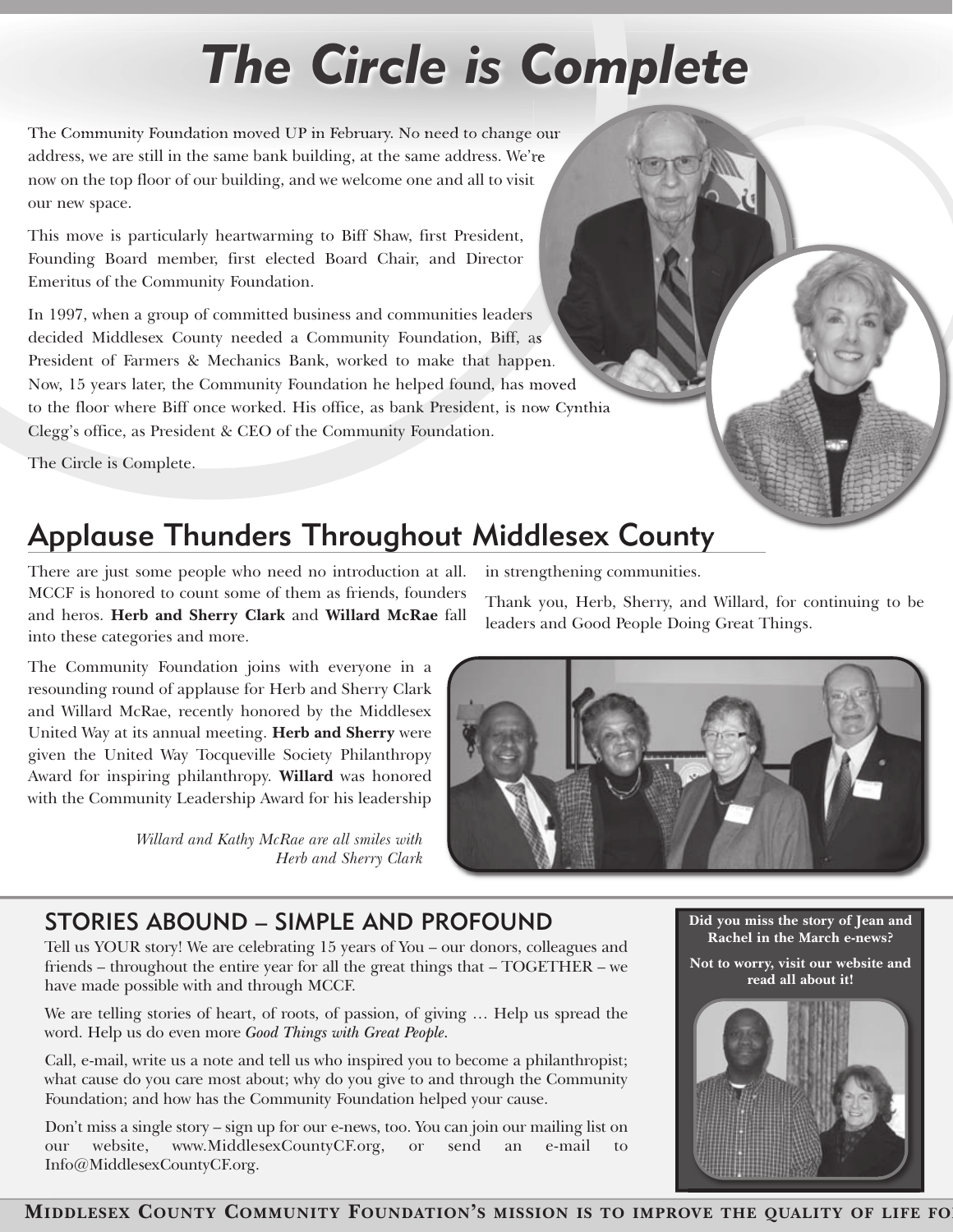# Ryan's Circle of Giving

Ryan Gordon was 19 years old when he was diagnosed with cancer. He passed away just six weeks later. Right before his death, he made a simple request of his parents, that his unused college funds be donated to specific Connecticut charities. His written, expressed purposes were to thank those organizations he believed helped him throughout his life, and to enable others to benefit from the education he would never receive.

In partnership with Middlesex County Community Foundation, Ryan's parents, Barry and Phyllis, created the Ryan's Circle of Giving Fund in 2008. They chose to work with the Community Foundation to establish a centralized fund which provides donors with the opportunity to give to Ryan's selected charities and see his simple request flourish for years to come.

Six years after Ryan made his request, Phyllis and Barry joined representatives of Kingswood-Oxford School, Trinity College, the Yale Cancer Center, and the Connecticut Chapter of the Cystic Fibrosis Foundation on March 2, 2012 at the Community Foundation. The morning was spent sharing memories of Ryan and discussing the programs



supported by the friends and family of Ryan through contributions to his fund.

Phyllis remarked, "Ryan would be so pleased with the wonderful news from these four organizations. He had a huge impact on all who crossed his path. His final deliberate act was giving to others, and it is so heartwarming to see that continued by those who cared for and loved him so deeply."

Each and every contribution has made Ryan's hope take root. Through the support of those who knew Ryan and those who care for the Gordons, Ryan's Circle of Giving has awarded more than \$69,000 in four years.

*The Ryan Gordon Memorial Fund* supports financially deserving students attending **Kingswood-Oxford School's** Team Tobati yearly trip to Paraguay. This team is an allvolunteer, nonprofit organization dedicated to working with and assisting the poor of Tobati, Paraguay.

*The Ryan Gordon/Hartford Wolf Pack Community Foundation Scholars Fund* at **Trinity College** provides deserving Hartford youth with the opportunity to learn to play hockey.

*The Frank Detterbeck Research Fund in Memory of Ryan Gordon* at **The Yale Cancer Center's** thoracic oncology research department focuses research on early detection of esophageal and thoracic cancers.

*The Cystic Fibrosis Foundation* is the primary sponsor of critical research that is making tremendous advances toward a cure and control of cystic fibrosis.



*Barry and Phyllis (3rd and 4th from left) joined representatives of Ryan's four chosen nonprofits and MCCF staff on March 2nd to talk about the programs and research Ryan's legacy is supporting. L to R: John Biddiscombe, MCCF Board Vice-Chair; Dawn Harris, Cystic Fibrosis Foundation; Barry and Phyllis Gordon; Ron Garcia, Kingswood-Oxford School; Amy Brough, Trinity College; Ron Monroe, Kingswood-Oxford School; Susan Frankenbach, Yale Cancer Center; and Cynthia Clegg, MCCF*



*Barry and Phyllis Gordon*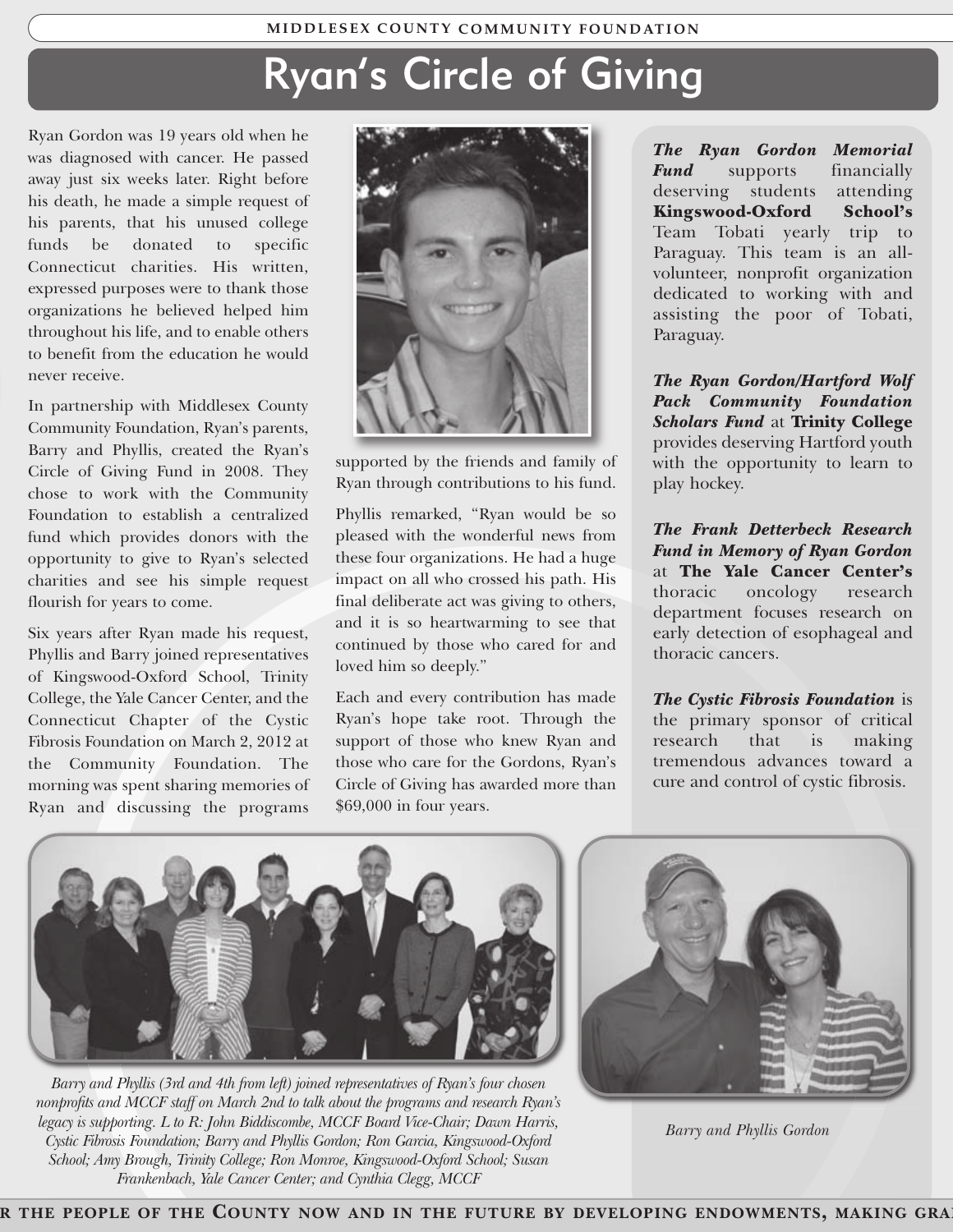**HELPING GOOD PEOPLE DO GREAT THINGS**

## DATES TO REMEMBER

*Join us as we engage in conversations, honor individuals working tirelessly in our communities, and celebrate 15 years of making Middlesex County a great place to live, work and play!*

#### Conversations That Matter … 2012 Party With A Purpose Series Begins …

Tickets and information on the following events can be found at www.MiddlesexCountyCF.org, e-mailing Info@MiddlesexCountyCF.org or calling 860.347.0025

#### **MONDAY, APRIL 30 5:30 – 7:30 P.M. TICKETS: \$20 AT MIDDLESEX COMMUNITY COLLEGE**

#### *Through The Eyes of The Reporter Who Survived To Go Back*

*Kimberly Dozier's compelling story will provide the political and human aspect of what our veterans do for our country.* 

Associated Press correspondent covering intelligence and special operations and author of "Breathing The Fire: Fighting To Survive and Get Back To The Fight," Kimberly Dozier fought to return to her life as a journalist after being seriously injured in a car bomb attack on Memorial Day, 2006, in Iraq. Leaving broadcast journalism to go back to print, she now travels wherever the story takes her, staying true to her principles that as hard as it may be for your loved ones, they have to learn to let the combat injured out of the "wounded" box.

Ms. Dozier's book, "Breathing The Fire: Fighting To Survive and Get Back To The Fight" will be available for purchase and autograph after the program. Proceeds of the sale of Ms. Dozier's book at this event support MCCF's Williams-Rosen Memorial Fund for Veterans.

#### **THURSDAY, MAY 10 6:00 – 9:00 P.M. TICKETS: \$45 AT IVORYTON PLAYHOUSE**

#### *Lady Parts: Car Talk for Women's Bodies with Amy Bloom & Mary Jane Minkin, MD*

Back by popular demand, Mary Jane Minkin, M.D. and Amy Bloom return with their popular evening of frank talk – Lady Parts: Car Talk for Women's Bodies. Join these well-known authors who have appeared on NPR and morning television talking about the inner and outer lives of women--and the people they love and live with – for a night of fun at the Ivoryton Playhouse.

#### **FRIDAY, NOVEMBER 16 AT RIVERHOUSE AT GOODSPEED STATION, HADDAM, CT**

Join neighbors and friends as we celebrate 15 Candles – 15 Towns – 15 Years of Helping Good People Do Great Things. Don't wait for your invitation -- Reserve your seat today!

#### **SUNDAY, MAY 13 – MOTHER'S DAY**

Remember the special woman in your life with a gift to the Sari A. Rosenbaum Fund for Women & Girls in her honor or memory. Give a gift in honor of a special woman by May 7th , and we will send her a special card acknowledging your gift … just in time for Mother's Day!

#### **NONPROFIT RESOURCE CENTER**

| Tuesday, April 17  | $9:00 - 10:30$ a.m. | Nonprofit Listening Forum at MCCF                                                              |
|--------------------|---------------------|------------------------------------------------------------------------------------------------|
| Thursday, April 26 | $9:00 - 10:00$ a.m. | Workshop - "The Fate of Your Fete" with Heather Tolley-Baur, Done on the<br>Run, LLC           |
| Thursday, May 24   | $9:00-10:00$ a.m.   | Workshop - "Strategic Planning: The Why's and How's of Realistic Plans"<br>with Janice Atkeson |
| Tuesday, June 12   | $9:00-10:00$ a.m.   | MCCF Competitive Grants Information Session in Middletown                                      |
| Tuesday, June 19   | $9:00 - 10:00$ a.m. | MCCF Competitive Grants Information Session at Valley<br><b>Shore</b><br>YMCA, Westbrook       |
| Monday, July 16    |                     | MCCF Competitive Grants Application available on-line                                          |



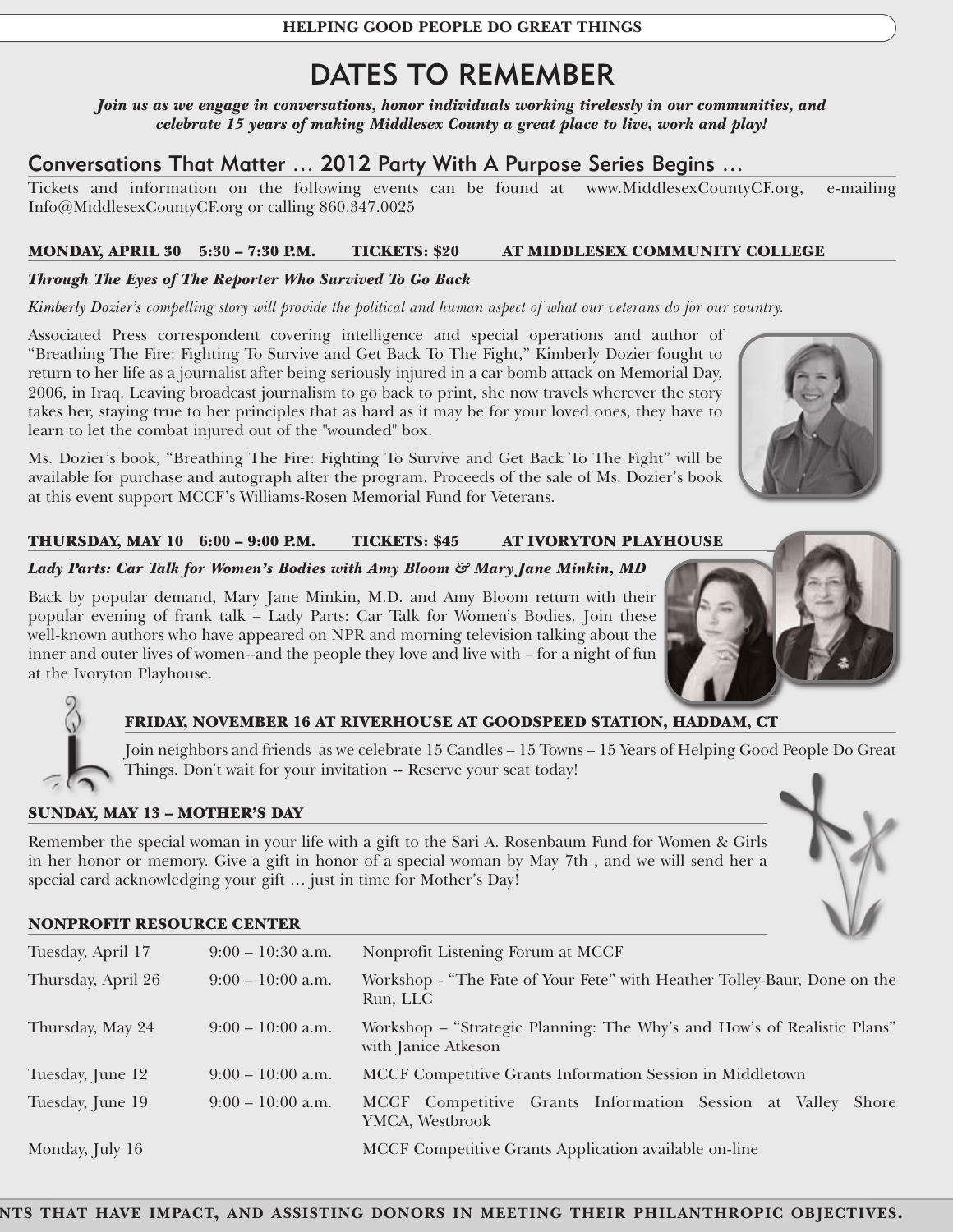# A SIMPLE GIFT BENEFITS MANY

Christopher R. Belfoure was just 24 when he tragically died in July 2011. Yet his passions - his belief in the global community, his dedication to teaching and the environment – will be shared through the Chris Belfoure Memorial Fund at Middlesex County Community Foundation.

A graduate of Valley Regional High School and West Virginia University, Chris spoke fluent Mandarin and was pursuing a career as a corporate trainer in Shanghai. He is remembered as a charming, intelligent, ambitious man with a zest for life and adventure. Chris believed knowledge to be a bridge between cultures and a key in developing innovative approaches to education and customer service. He loved to talk and knew that overcoming the barriers of language provided people an opportunity to learn about one another, to share hopes and dreams, and that just by talking, one could encourage people to see themselves as members of a global community.

Chris' mom and step father, Robin and George Chapin, established the Chris Belfoure Memorial Fund at the Community Foundation in January 2012. This designated Fund supports Middlesex Lower County public schools and public library programs focused on integrating multicultural experiences, learning foreign languages, and environmental programs into the curricula.

Robin, George and a host of family friends are launching the Fund with a Run for Chris – Run for Education Saturday, June 23, 2012, in Essex; the proceeds will be donated to the Chris Belfoure Memorial Fund. Information about the "Run for Chris" can be found on MCCF's website, www.MiddlesexCountyCF.org.

"Keeping Chris' dreams alive is so important to us. Chris was passionate about life, and I want to share his passion and determination with others, so they can grow and enhance



*Chris Belfoure's adventurous spirit and zest for life took him to many place; here with monks in China*

their lives. He was always smiling and inspiring others to pursue their dreams. The Fund allows us to provide opportunities for schools and libraries to fund their foreign language programs and global education programs. Giving back to the community was a part of who Chris was. This all helps to keep his memory alive."

*Robin Chapin, mother of Chris, Ivoryton*

#### Philanthropy...as simple as 2 cans for a local food drive...as simple as \$1 a day

*Live Local Give Local 365 (LLGL365) is simple: Each \$1 becomes a force within our community.* \$1 a day -- \$365 a year – pooled with your neighbors, your friends, your colleagues. Alone each of us can do good works; together, we can do great things throughout Middlesex County.

LLGL365 is a giving circle, a group of people who come together to learn about what is going on in their community; to understand what the needs are and how those needs are being met. Together, they actively participate in deciding what they wish to support through grant awards.

The LLGL365 mission resonates with Sonny and Jessica Whelen so much that they have stepped forward and placed a match "challenge" grant on the table for LLGL365. They will match fifty new members, \$365 for \$365.

"I like LLGL365 because I can share my passions with others," Jessica Whelen explains. "The more of us, the more we learn and share, the more we can do. Together we make a difference. I like that. I am part of a movement, part of a group, part of an organization that is working to make life better for all of us."



*Sonny and Jessica Whelen*

come to a meeting, get to know the group and learn more about the power of leveraging your contribution. Meetings are noted on the calendar at www.MiddlesexCountyCF.org, or email Thayer@MiddlesexCountyCF.org.

To find out more about LLGL365,

*Run for Chris - Run for Education, June 23, 2012*